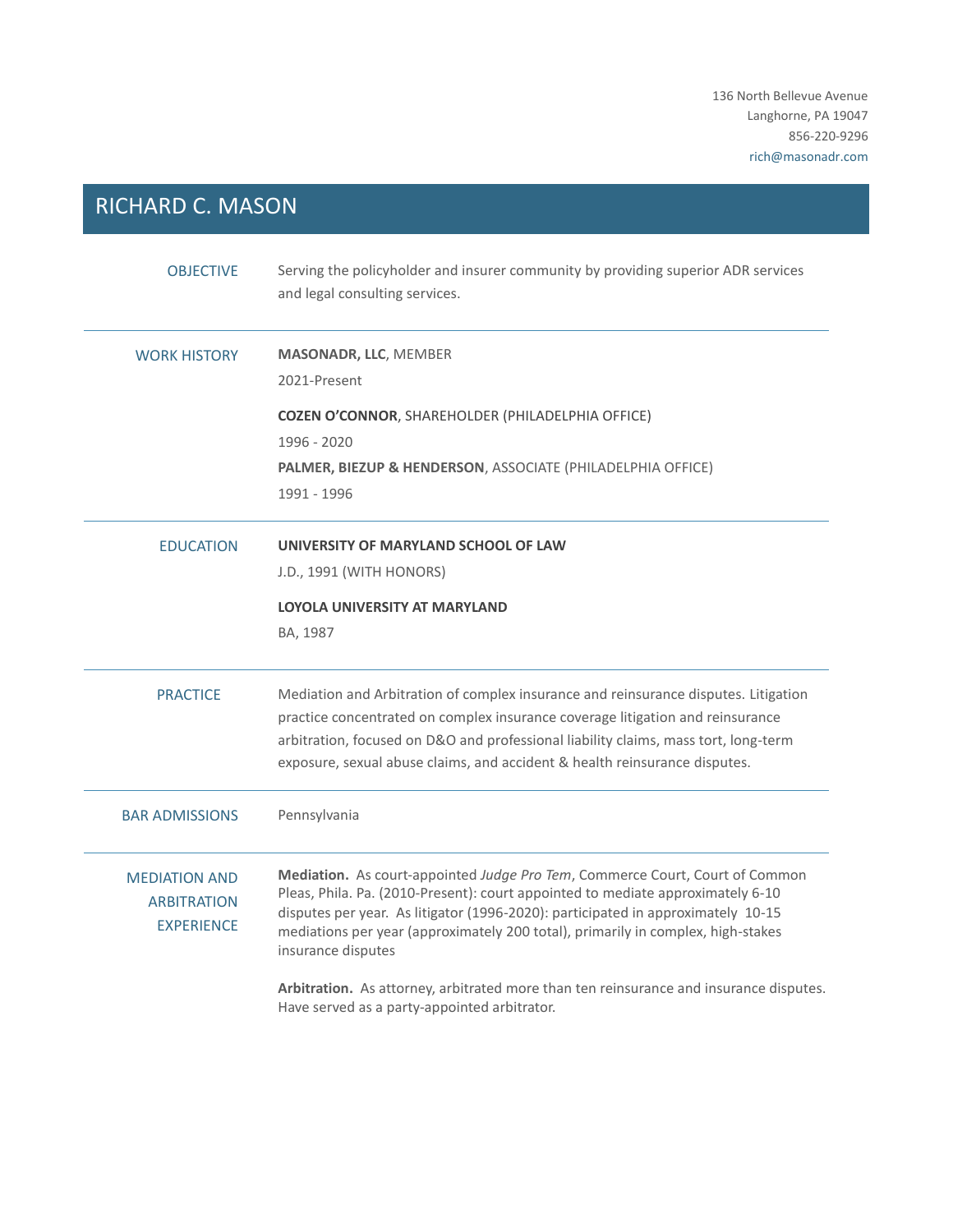| <b>PROFESSIONAL</b><br><b>ASSOCIATIONS</b> | Vice Chair, Excess, Surplus Lines & Reinsurance Committee,<br>American Bar Association (TIPS Section) (past Chair)<br>Past Chair, Alternative Dispute Resolution Committee, American Bar<br>Association (TIPS Section)<br>Judge Pro Tempore, appointed by Philadelphia Court of Common<br>Pleas (Commerce Court Mediation Program)<br>Arbitrator, Financial Industry Regulatory Authority (FINRA)<br>Accredited Continuing Legal Education Provider, Pennsylvania CLE<br>Board<br>Past Editor-in-Chief, TORT & INSURANCE LAW JOURNAL (ABA's leading<br>insurance law journal) |
|--------------------------------------------|-------------------------------------------------------------------------------------------------------------------------------------------------------------------------------------------------------------------------------------------------------------------------------------------------------------------------------------------------------------------------------------------------------------------------------------------------------------------------------------------------------------------------------------------------------------------------------|
| <b>SELECTED</b><br><b>PUBLICATIONS</b>     | Note: my articles have been cited by the New York Court of Appeals, the Supreme<br>Court of Wisconsin, federal courts in Connecticut, Michigan, and New Hampshire, and<br>by numerous peer-reviewed journals, including COUCH ON INSURANCE, WILLISTON ON<br>CONTRACTS, CONNECTICUT INSURANCE LAW JOURNAL, UNIVERSITY OF PENNSYLVANIA BUSINESS LAW<br>JOURNAL, BOSTON UNIVERSITY LAW REVIEW, UCC LAW JOURNAL, VANDERBILT UNIVERSITY LAW<br>REVIEW, and the BRITISH JOURNAL OF AMERICAN LEGAL STUDIES.                                                                          |
|                                            | "The False Claims Act and Professional Liability Insurance Policies," PLUS JOURNAL (Apr.<br>2015)                                                                                                                                                                                                                                                                                                                                                                                                                                                                             |
|                                            | "Reviver Statutes Open Window for Older Sexual Abuse Claims," BUSINESS INSURANCE<br>(Feb. 1, 2015)                                                                                                                                                                                                                                                                                                                                                                                                                                                                            |
|                                            | "Risk of discovery of sensitive communications can be managed by demonstrating the<br>'common interest' between insurer and reinsurer," BEST'S REVIEW (June 2013)                                                                                                                                                                                                                                                                                                                                                                                                             |
|                                            | "Liability Insurance Coverage for Clergy Sexual Abuse Claims," 17 CONN. INS. L.J. 355<br>(Spring 2011) (co-author)                                                                                                                                                                                                                                                                                                                                                                                                                                                            |
|                                            | "Perjury in Arbitration," 17 ARIAS-US Quarterly 18 (2010)                                                                                                                                                                                                                                                                                                                                                                                                                                                                                                                     |
|                                            | "An Arbitration Panel's Authority to Award Punitive Damages, Legal Fees, and Costs,"<br>RUTGERS CONFLICT RESOLUTION LAW JOURNAL (Spring 2009) (co-author)                                                                                                                                                                                                                                                                                                                                                                                                                     |
|                                            | "Cross-Examination without a Comfort Blanket," Vo. 15 No. 3 ARIAS-US Quarterly (3d<br>Quarter 2008)                                                                                                                                                                                                                                                                                                                                                                                                                                                                           |
|                                            | "Civil Liability for Aiding and Abetting," THE BUSINESS LAWYER (May 2006)                                                                                                                                                                                                                                                                                                                                                                                                                                                                                                     |
|                                            | "Insurance Coverage Allocation," MEALEY'S REPORTS: INSURANCE LITIGATION (January 2000)                                                                                                                                                                                                                                                                                                                                                                                                                                                                                        |
|                                            | "Application of the Absolute Pollution Exclusion to Toxic Tort Claims," 33 TORT & INS. L. J.<br>749 (Spring 1998) (co-author)                                                                                                                                                                                                                                                                                                                                                                                                                                                 |

L,